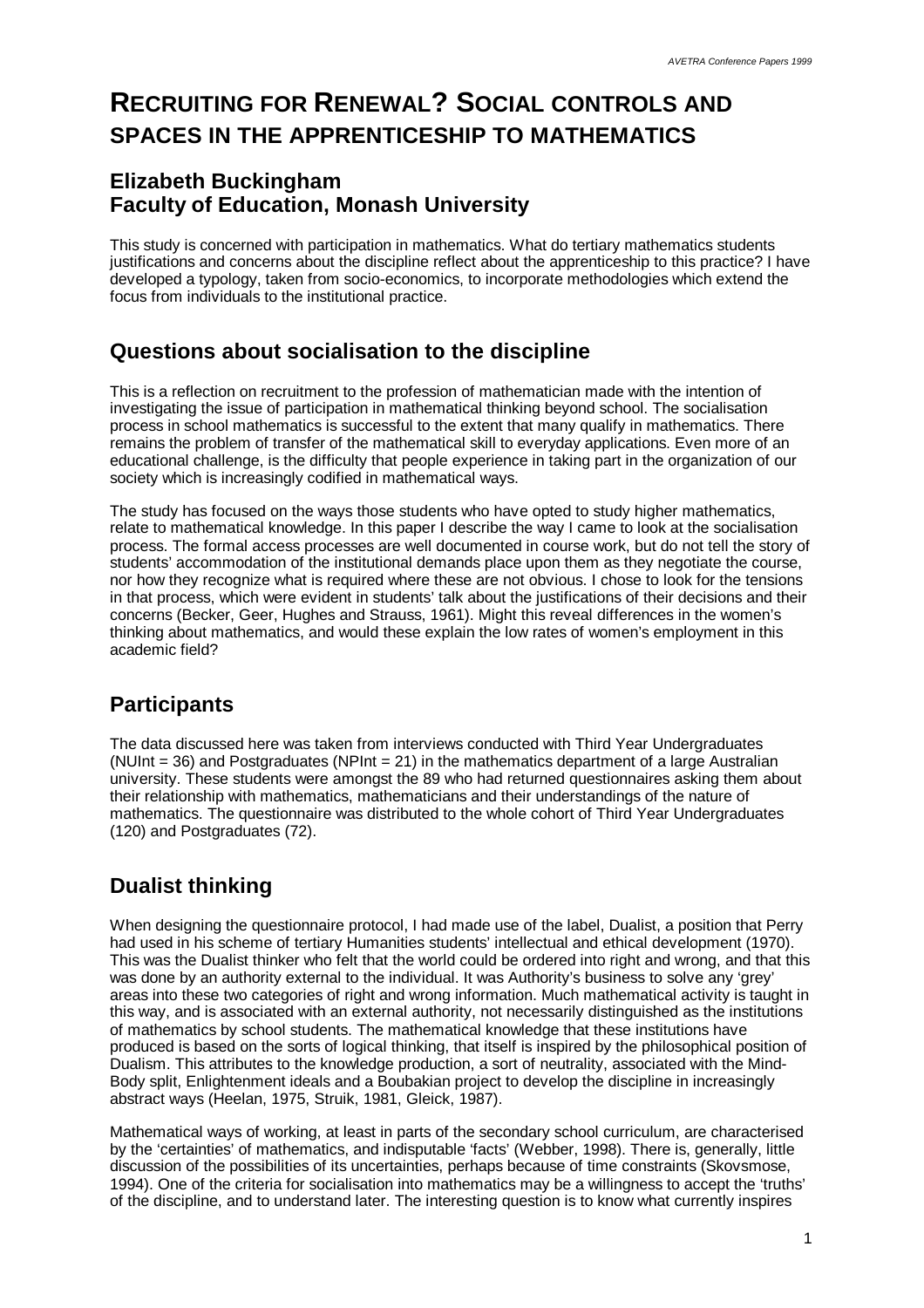the projects of mathematics, how the institution sustains its authority and how the recruitment process is used to in these.

# **Protocols**

In the questionnaire, I asked a question about 'the certainties of mathematics'. The intention was to signal to students the issue of the reliability of mathematical knowledge, so that those who volunteered to come to an interview, might consider the part that these certainties had played in attracting them to a study of mathematics. I hoped to learn what forms this Dualist thinking took, and how this fitted with the notion of creative thinking and renewal in mathematics. It seemed at once, both essential to mathematical thinking and yet counter-productive to its development. It also seemed that to become a mathematician, it was essential to show one's identification with this way of thinking.

### **Initial findings**

There were few differences in the questionnaire response rates between the men and women at the undergraduate level. I had asked participants to prepare for the interview by thinking of five or six people who had opened up mathematics for them. I was struck by their enthusiasm for the subject, and admiration of lecturers. A count of who these mediators of mathematics were, revealed that Postgraduates (96%) were twice as likely to name a family member as Undergraduates (48%).

### **Students' relationships with mathematical knowledge forms**

### **STUDENTS' IDENTIFICATION WITH DISCIPLINARY ACTIVITY**

Students showed an appreciation of the *organization and resilience of mathematical knowledge*, which distinguished it from other forms of knowledge.

- It was very neat and logical.
- [I like] the fact that its results could not be questioned.
- I like maths because it forms a rigorous basis [for thinking].
- I enjoyed its certainty and rigidity as opposed to say, arts subjects.
- [I liked] the clear way in which it fitted together logically.
- [I liked] the problem solving and rigour.
- [I liked] the disciplined image.

There are several dimensions to the spaces opened up in this mathematical activity. The following excerpts from undergraduate students show how it extends from the personal satisfaction of meeting course requirements, to a way of seeing the world through mathematical lenses. At every point there appears to be a pleasure in the achievement of procedural competence, and delight in being able to act effectively on problems with mathematical tools. Most Undergraduates talked enthusiastically about what could be done with a mathematical orientation.

- F5: 'Elegance and ease with which you can express yourself.'
- F21: '[Mathematics] provided a structured conceptual framework that could be used to explore and understand the real world. The applications of the theorems appealed to me enormously.'
- M21: 'The way in which it could be used to explain things. Clear way in which it fitted together logically. I enjoyed the subject, and it was interesting. It had a clear and logical basis. Other subjects were are more vague.'
- M49: 'It is interesting and useful, and essential to an understanding of physics, which is what I want to do. ... The way it explained physical systems.'

Identification of students: F for a female student, and M for a male student followed by their respective number.

They remarked on the nature of working mathematically. These comments point to the challenge and scope students felt rather than the constraints of the discipline.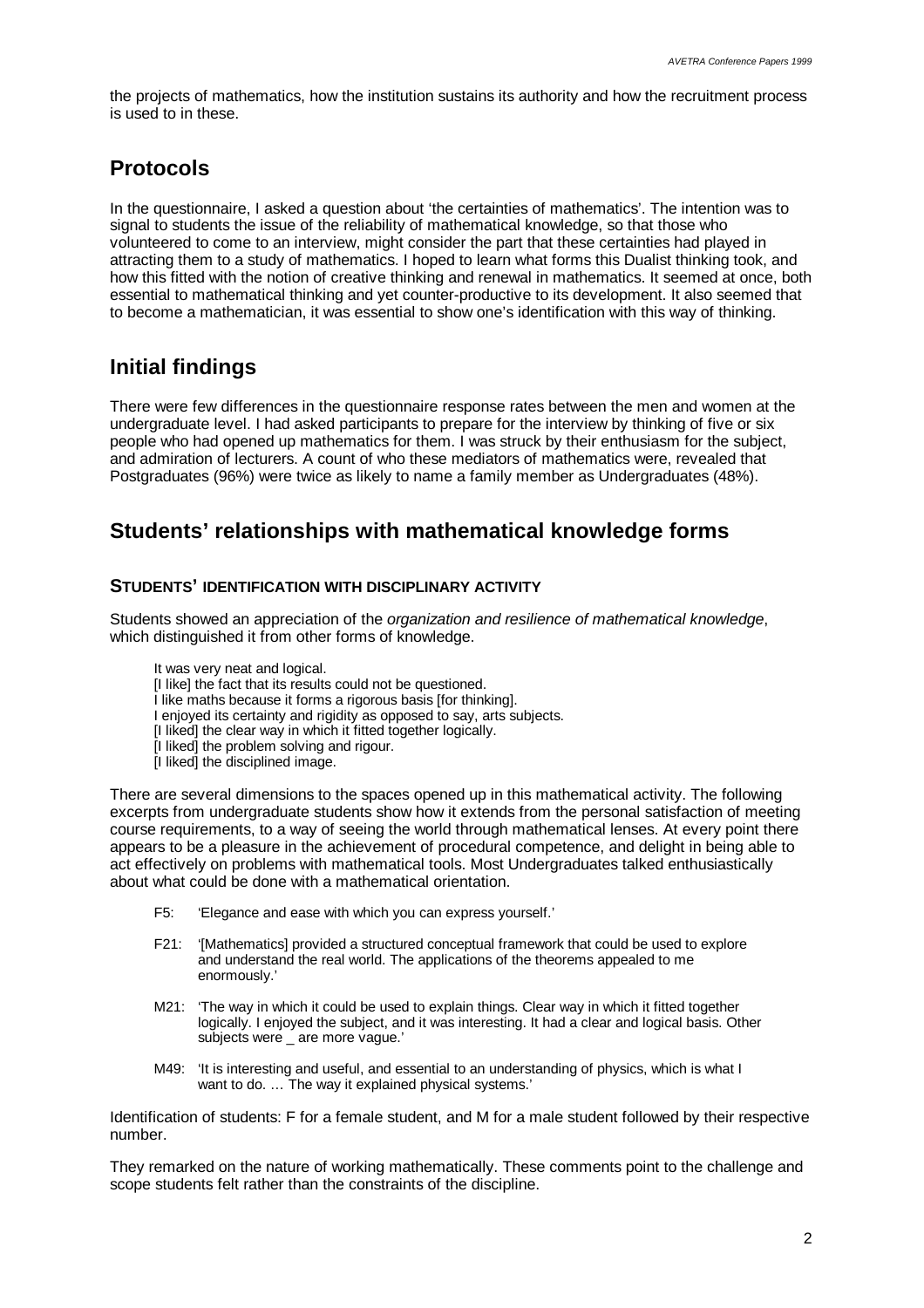- F4: working mathematically was like '[working with] crossword puzzle, [being a] detective; here are the clues. What is the answer, [or at least] an answer.'
- F10: 'Something challenging; freedom to explore different possibilities.'
- F19: 'It's good to gain an understanding of nature. It's also fun. A bit of fun; [I] like the doing of it, even Pure.'
- M50: 'Pure, logical, interesting. Good at it; liked it.'

Many, when asked if they liked 'the certainties of mathematics' in questionnaires, responded that they did (Undergraduates: 46%; Postgraduates even more strongly: 58%). One dimension of that certainty is presented by M17.

M17: 'It appeared to have meaning rather than hypothetical assumptions. I always knew where I was at with it. Related to it better than the biological side of science.'

The implication appears to be that meanings are more stable in mathematics and that unlike much scientific thinking, it was not working with hypotheses in the same way.

- M<sub>26</sub>: It was less confusing than physics. It was the least boring.
- M31: 'Il like] the problem solving and rigour.'

Students were interested in the bounded nature of mathematical space, as a framework within which to work. Their conceptions of this framework was not simply as a set of guidelines.

F7: 'I was very good at it. It was very neat and logical. I enjoyed doing it.'

Lecturers had addressed the issue of 'certainty' at the beginning of the Undergraduate course, and appeared to have reinforced the authority of the mathematical solution, when they communicated their own conviction about the validity of the mathematics, to this student.

F14: 'I liked the first year courses since they explained the reason behind all the maths you so far took as "truths". … Challenging to get an answer, and then [be] able to know it was right.'

#### **RECOGNIZING STUDENTS' COUNTER-NORMATIVE POSITIONS**

These are socialised views, conforming to the projects of mathematics as they are widely conceived, rather than questioning them. Was there evidence of a counter-normative stance, one communicating the change processes that are under way in that department? What indications do students have of the thinking of mathematicians at a time when knowledge productions are undergoing great changes (Gibbons, Limoges, Nowotny, Schwartzman, Scott, and Trow, 1994)? Is mathematics immune from all this change? The historiographers of mathematics (Mehrtens, Bos, and Schneider, 1981) and sociologists of scientific knowledge (Barnes, Bloor, and Henry, 1996; Kuhn, 1970; Restivo, 1992) believe that it is not. What challenges are there to the existing patterns of normalisation from students? Do those students who question drop out earlier in the process, or learn to withhold their opinions in the processes of recruitment, while sustaining personal beliefs about the possibilities that mathematics offers?

In the following examples of two women's approaches to the course, it is apparent that my earlier plan just to explore the relationship between individuals and the knowledge forms of mathematics, in isolation from its institutional contexts, was inadequate. In the second example, it is apparent that for a student to dwell only on the aesthetics of mathematics, however inspirational these were, and to neglect the dynamic of the political activity in its institutions was a path to isolation rather than membership of the profession.

These two Undergraduates women who appeared to be equally strongly drawn to mathematics, provided an insight to the difficulties of identifying what is needed to become a mathematician. They presented a sharp contrast in approach to accessing the institution.

Sophia had set about learning and demonstrating a technical competence, which included being able to manipulate three-dimensional shapes in her head, and learning to use the specific terminologies associated with particular topics. She tended to work alone, but to ask questions of tutors and, when more sure of her understanding, of lecturers too. She worked with the idea that she should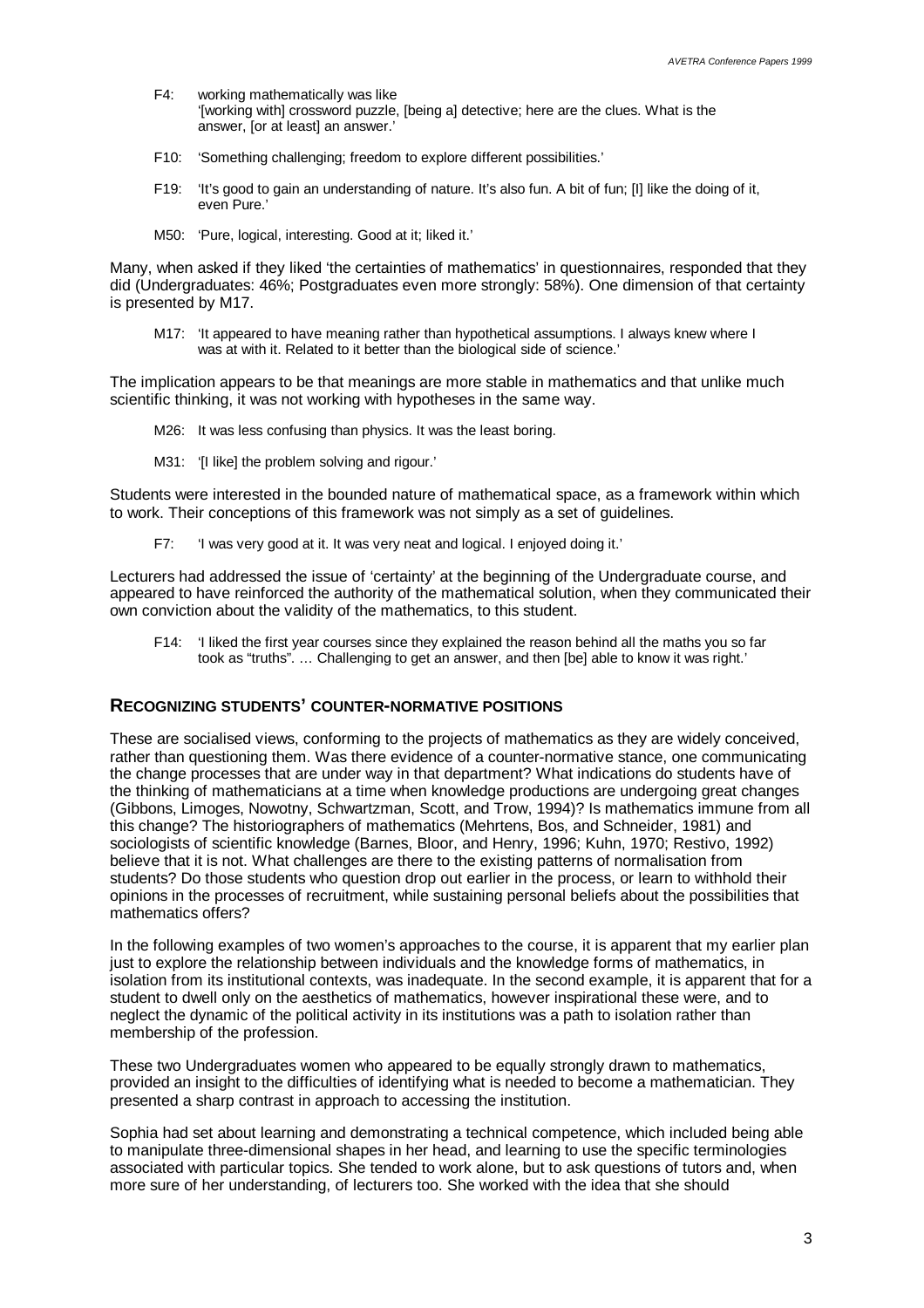demonstrate her competence. Learning how to do this, she believed, was a key part of her survival in the apprenticeship.

Myra was engaged in working intuitively and in producing her own solutions. Her debate about mathematics was with friends rather than lecturers in the department, and she was perhaps more attracted to the beauty of the solutions than many of the Undergraduates, who seemed more dependent on lecturers. She was conscious of working differently, in what she called, 'unconventional ways.' She had nevertheless been shocked at having an assignment, using own solutions rejected, without comment from the lecturer, apart from a series of zeros on the work.

This was clearly an instance of reining in a student's activity, and probably disqualifying her from any chance of a scholarship to study in the Fourth Year. The space in which she could explore mathematics was limited by this 'economy' in the institutional practice. It could be justified as weeding out those who do not conform.

Her 'unconventional' approach invites two distinct responses from a researcher. One comes from a psychological position, which treats non-conformity as deviant. If her behaviour is viewed in this Durkheimian sense, her behaviour is a pathological one, to be corrected. The other is a sociological one, which considers that there is conflict in social processes, and that resistance is a component part of these processes. I needed to extend the initial methodological approach to see how individuals' activity has been interpreted sociologically.

### **Extending the methodological approach**

I made use of a typology, taken from socio-economics, devised by Boudon and Bourricaud (1989) to extend methodologies used in school education to incorporate those that deal more appropriately with negotiation of an apprenticeship.

### **Typology**

|              | <b>Individualistic</b>           | <b>Holistic</b>                             |
|--------------|----------------------------------|---------------------------------------------|
| 'Rational'   | Type 1                           | Type 2                                      |
|              | Educational psychology:          | Sociological (structuralist) and scientific |
|              | performance criteria established | (positivist) accounts                       |
| 'Irrational' | Type 3                           | Type 4                                      |
|              | Grounded studies: accountable to | Deconstructionist accounts                  |
|              | participants                     | Reflective practice                         |

The methodologies grouped on the left hand side of the table, in Types 1 and 3, focus on the individual. Individualistic methodologies tend to attribute agency to individuals, and to assume that the student has the option to participate, as from a more or less level playing field. In between the left and right hand side of the table are those methodologies, which situate the individual within a cultural space, in which participation is regulated by the institution. Those on the right hand side focus on the social or holistic aspects social activity. A study of the controls of the institutions of mathematics belongs on this side.

Type 2, structural accounts of institutional reproduction (Melucci, 1997) and the maintenance of knowledge productions (von Cranach, 1992), although they signal the ways the interests of the institutions are served, only partly explain what happens in a specific apprenticeship. In order to bring together and make visible, both the students' activity and the institution's activity in this apprenticeship, I have drawn on both individualistic and holistic methodologies, and situate the study in the mid-space, asking questions from each.

What were the openings that students saw in mathematics? What could a researcher deduce about the accessible spaces of working mathematically at undergraduate and postgraduate level? What was their relationship with institutional controls? And what could be learnt about the nature of socialisation to this profession?

The attribution of the terms Rational and Irrational is arbitrary. Rational activity in becoming a mathematician may look more like Sophia's than Myra's. It is difficult for an outsider to recognize what is the most suitable behaviour to gain access in specific circumstances. There is not one right conception of what it means to become a mathematician. Practitioners within it, take on multiple roles, but membership remains only partial (Lave and Wenger, 1991).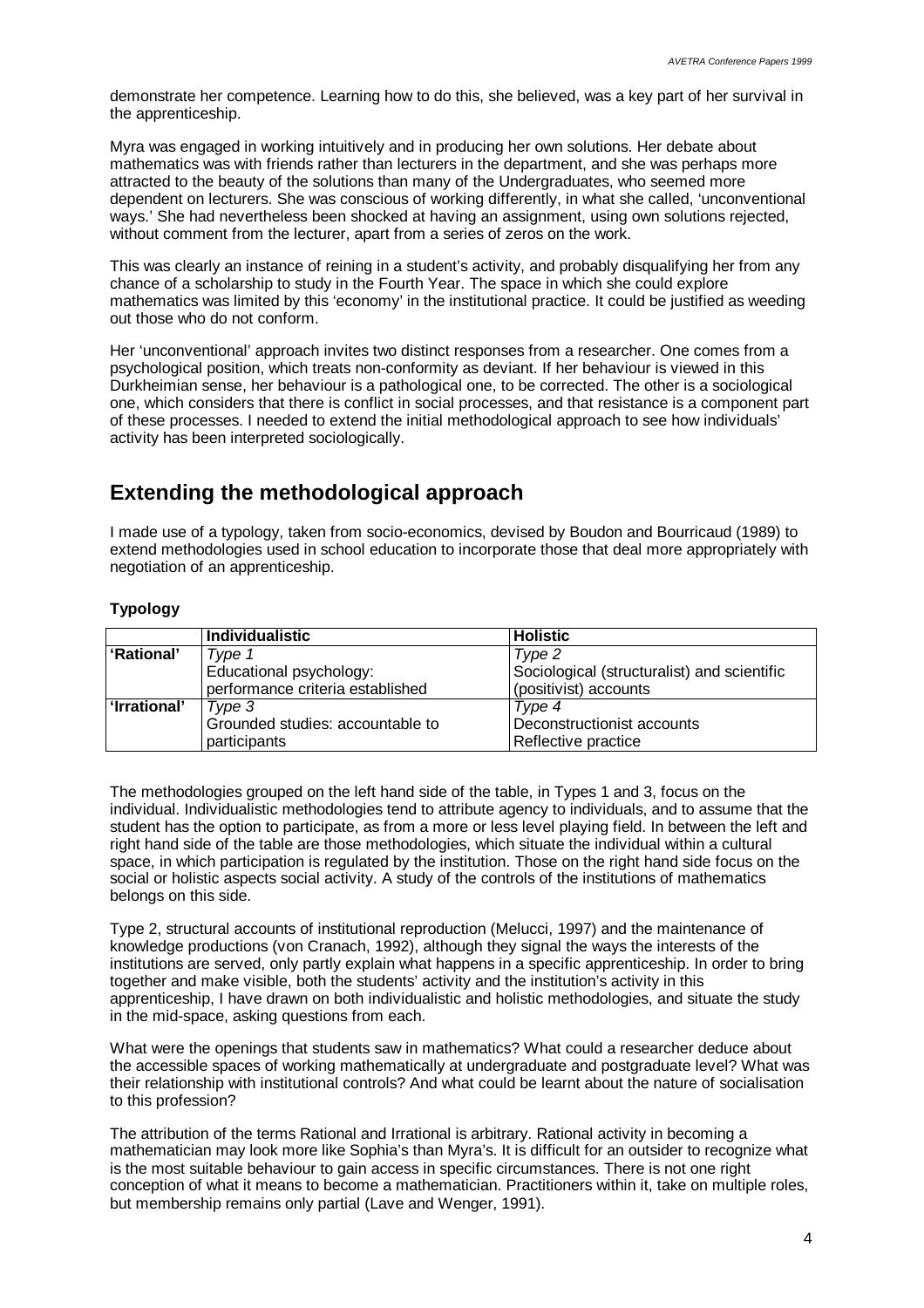The tension between learning for examinations and having an interest in the mathematics is clear in the explanations of students. What is required of students is clearly linked to the credentialling function of the institution, but the process of becoming a mathematician is less clear.

Undergraduates repeatedly named two characteristics that one had to have to become a mathematician. One was *intelligence* and the other was *interest in mathematics*. The paths to these states remained unexplained. The path to success, they implied, were often contradictory. That you had to *work hard*, *steadily*, *and make an effort to understand* what you were listening to, was not in question. However, if you spent too long trying to understand some concept, you might not leave time to learn other important material for the examinations. Several students commented on the department's wastefulness in not acknowledging the ability in other students who had helped them to understand. They believed these had a better understanding than they themselves had, but had somehow not performed as well in the examinations as they had. They remarked on their ability to *learn it all up in three days before the exam*. They knew that what they had learned would quickly be forgotten, unless they could revive it in a later unit of study.

Although Postgraduate women intended to do postdoctoral studies at the same rates as the men, their positive responses to the questionnaire item:

#### *I would like to become a mathematician*

were much lower. At Undergraduate level, they had been similar. In order to understand better what is happening in this recruitment process with respect to the low rates of employment of women. I have extended my questions to ask, how does this institution appear to make use of recruits in its renewal process?

### **Recruitment to projects of mathematics**

And how well does the institution serve mathematics in an age of modernity, in which some aspects of disciplinary activity have been challenged (Fraser and Nicholson, 1994, Code, 1993, Addelson, 1993, Dant, 1991, Marcuse, 1968), rather than projects of an earlier age (Polanyi, 1968, Barrow, 1988, Penrose, 1994)? What evidence is there of reflective practice (Bourdieu and Wacquant, 1992) bringing into the arena elements of counter-normative thinking, and sharing these with students?

The question framed in holistic terms requires that consciousness about these projects, their worth and ways of working, be raised. What types of consciousness within the practice of mathematics, are shared with recruits, and what spaces are made accessible in this way? The awareness and what students make of it, do not depend solely on the acquisition of course material, but are held in the wider and immediate cultural community as values and beliefs about the possibilities of and for mathematics.

Many students in the Third Year of the undergraduate course, gave as one of their reasons for continuing in their study of mathematics, a preference for working on problems within a framework. They gave accounts that resonate with popular understandings of what it means to work mathematically, which in themselves merely confirm an image of what it means to *be* mathematical. But when these accounts are put together, and analysed for the characteristics of that *mathematical space*, it is possible to see what types of thinking are valued by students and, indirectly, the mathematical community. They constitute a first hand account of those institutional controls by people considering membership of that institution.

#### **REFERENCES**

- Addelson, K E 1993, Knowers/doers and their moral problems. In Alcoff, L., and Potter, E., (eds.), *Feminist epistemologies*, Routledge, New York and London., 1993, 265-294.
- Barnes, B, 1988, *The nature of power,* University of Illinois Press, Urbana and Chicago, 58.
- Barnes, B, Bloor, D, and Henry, J 1996, *Scientific knowledge: A social analysis*, University of Chicago Press, Chicago.
- Barrow, J.D., *The world within the world.* Open University Press, Milton Keynes, UK.1988, 239, 240.
- Becker, H E, Geer, Hughes and Strauss, A *Boys in White*. Brown Reprints, Dubuque, Iowa, 1961.